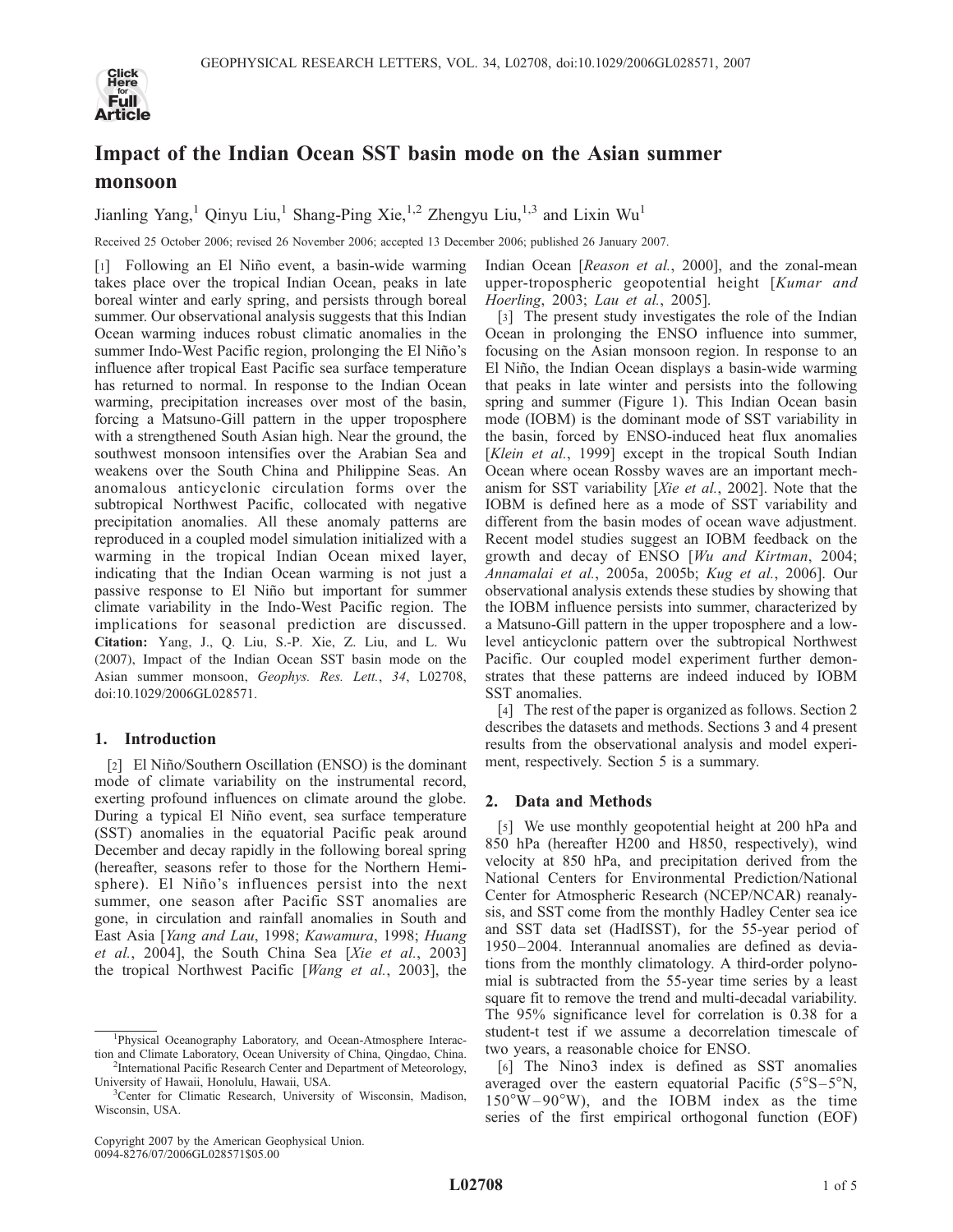

Figure 1. Evolution of a composite El Niño event: the Nino3 (solid) and IOBM (dashed) indices normalized by their respective annual-mean standard deviations. Numerals "0" and "1" denote years during which El Niño develops and decays, respectively.

mode of SST variability over the tropical Indian Ocean  $(40-110^{\circ}E, 20^{\circ}S-20^{\circ}N).$ 

#### 3. IOBM Effects in Summer

[7] Figure 1 shows the composites of the normalized Nino3 (solid) and IOBM (dashed) indices of the Indian Ocean from 14 El Niño events (1951, 1957, 1963, 1965, 1969, 1972, 1976, 1982, 1986, 1987, 1991, 1994, 1997, 2002), in which the Nino3 index exceeds 0.75 standard deviation for consecutive three months of Nov(0)-Jan(1). Here "0" and "1" in parentheses denote the developing and decay years of ENSO, respectively. ENSO displays a strong seasonality: a typical El Niño develops in summer and fall, peaks in early winter, and decays rapidly in late winter and the following spring. The Indian Ocean warming lags by one to two seasons, developing in fall and peaking in late winter and spring. The IOBM index persists through the summer and reverses the sign in  $Nov(1)$ . In  $Aug(1)$ , the IOBM index stands at half of its peak value in Jan/Feb(1). Of particular relevance to this study, the IOBM's persistence makes it a viable candidate to prolong ENSO's influences after Pacific SST anomalies have dissipated. The La Nina composites are similar except for a sign difference, with the IOBM lagging and persisting into the summer (not shown).

#### 3.1. Upper Tropospheric Circulation

[8] Figure 2 shows the IOBM's influence on the upper tropospheric circulation as represented by correlation of SST and H200 in Apr/May(1) and Jul/Aug(1) with the



**Figure 3.** Correlation with the Jul/Aug(1) South Asian high index: the Nino3 (solid) and IOBM (dashed) indices, as a function of the time in months by which Nino3/IOBM leads.

Apr(1) IOBM index. Apr(1) is chosen since it is the time when the Nino3 index has decreased to less than 20% of the Nov/Dec(0) peak while the IOBM index remains high at 80% of the Jan/Feb(1) maximum (Figure 1). In Apr/May(1), high H200 correlation ( $>0.8$ ) occupies the entire equatorial belt while SST anomalies are positive in all three tropical oceans.

[9] One season later in Jul/Aug(1), SST anomalies weaken in magnitude but remain positive over most of the Indian Ocean except off the Somali coast, where an intensified Findlater wind jet causes a SST cooling via upwelling as will be seen shortly. Besides a general decrease in magnitude, the H200 correlation with the Apr(1) IOBM index changes considerably in spatial structure. Instead of being zonally uniform, summer H200 anomalies are highly asymmetric in the east-west direction. High correlation  $(20.6)$  is found in the subtropics on either side of the equator west of the  $80^{\circ}$ E while it is trapped on the equator to the east over the Maritime Continent, reminiscent of the Rossby and Kelvin response of Gill [1980] to a tropical heating centered on the equator, respectively. Along the equator, H200 correlation reaches a meridional maximum east of 90<sup>o</sup>E but a meridional minimum to the west, an eastwest asymmetry due to the eastward propagation of the Kelvin wave forced by a zonally confined heat source over the tropical Indian Ocean. The drastic changes in H200's spatial structure from spring to summer are likely due to the diminished SST/precipitation anomalies over the tropical Pacific or the interaction with mean flow changes. It can also be caused by the onset of the climatological mean southwest monsoon wind which transports the anomalous



Figure 2. Correlation with the Apr(1) IOBM index during (a) Apr/May(1) and (b) Jul/Aug(1): SST (color) and geopotential height at 200 hPa (thick contours  $\geq 0.6$ ). The orange box denotes the region for the SAH index definition.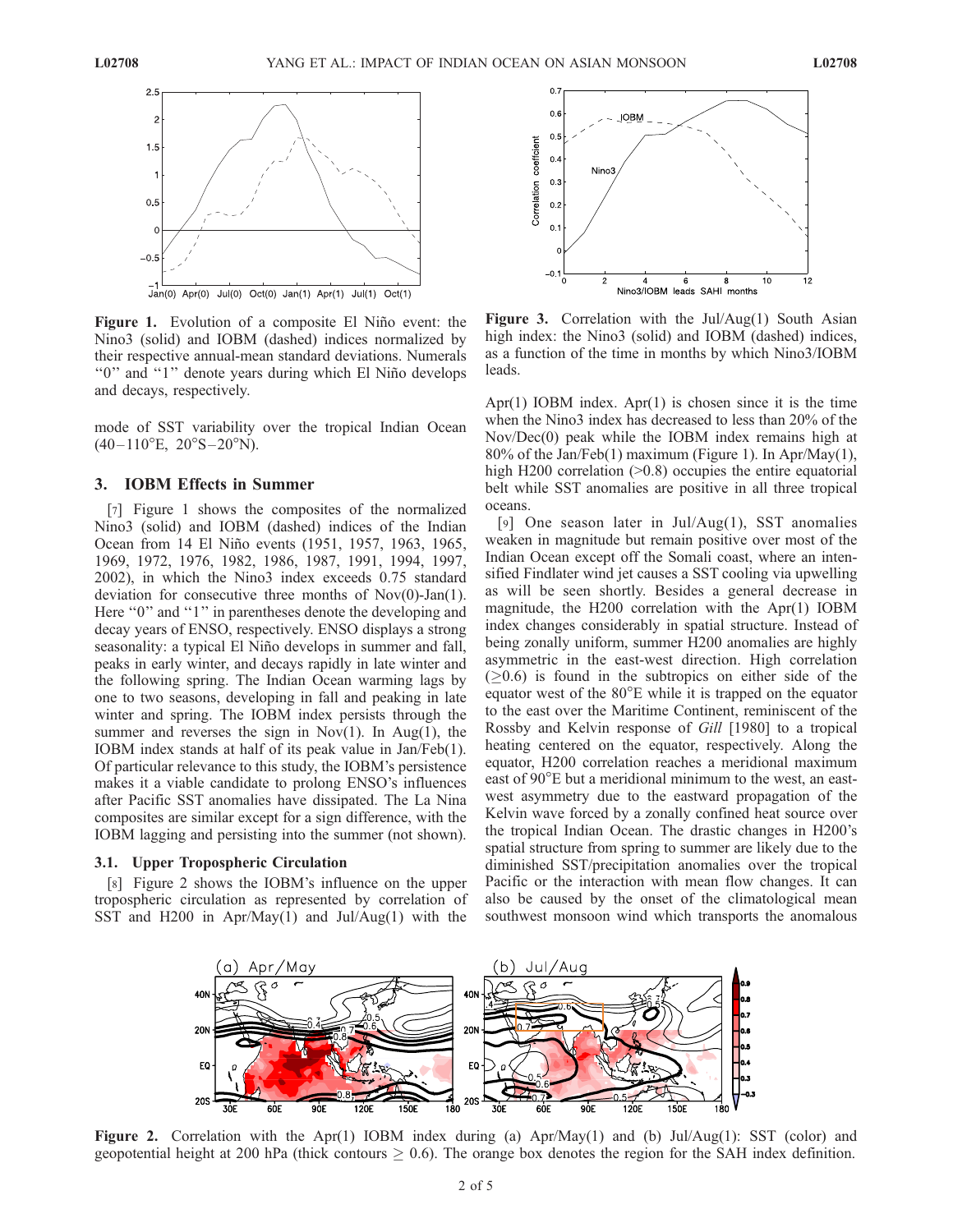

Figure 4. Composite differences for Jul/Aug(1) between IOBM warm and cold events: precipitation (color in mm/ month), geopotential height (contours in m), and wind velocity (vectors in m  $s^{-1}$ ) at 850 hPa.

water vapor into the South Asia, forming an additional heating source [Liu et al., 2006].

[10] Figure 3 shows the lagged correlations with the Nino3 and IOBM indices of Jul/Aug(1) H200 averaged in  $40-100^{\circ}$ E,  $20-32.5^{\circ}$ N, an index we use to measure the strength of the South Asian High (SAH), which forms during the summer monsoon. The Nino3 and SAH indices are not correlated at lag 0 but their correlation increases with the lag and peaks with the former leading by  $7-10$  months [equivalent to Oct-Dec(0) for Nino3]. Thus, ENSO affects the summer SAH, but not directly. Instead, it needs some other mechanisms to relay its influence to summer. The ENSO-induced IOBM is such a mechanism, indeed correlated significantly with the SAH index at lag 0. The IOBM-SAH correlation increases slightly with the former leading by 2–6 months, suggesting that other processes such as land surface [Yang and Lau, 1998; Kawamura, 1998] play an additional role. Zhang and Qian [2000] noted the correlation between the SAH and Indian Ocean SST but did not trace the origin of this correlation to their common cause, ENSO.

#### 3.2. Low-Level Circulation

[11] To examine the IOBM influence on surface climate, we construct warm-cold IOBM composites for precipitation, 850 hPa geopotential height and wind velocity (Figure 4). A total of 11 warm (1958, 1959, 1969, 1970, 1973, 1983, 1987, 1988, 1991, 1998, 2003) and 11 cold (1955, 1956, 1965, 1968, 1971, 1974, 1984, 1985, 1989, 1994, 2000) years are chosen when the Apr(1) IOBM index exceeds  $0.75$  and  $-0.75$  standard deviation, respectively. Composites based on the  $Nov(0)$ -Jan(1) Nino3 index give similar results as the majority of warm IOBM events (8 out of 11) follow El Niño events defined earlier. Similarly, 8 of 11 cold IOBM events follow La Nina events.

[12] Summer precipitation increases over India and most of the tropical Indian Ocean (Figure 4). The associated condensational heating probably forces the Matsuno-Gill pattern in the upper troposphere (Figure 2b). The southwest monsoon increases over the Arabian Sea. The intensified Findlater jet is consistent with the SST cooling off the Somali coast (Figure 2b). Over the Indo-China Peninsular and South China Sea, the southwest monsoon weakens, as

part of a large-scale anomalous anticyclone centered in the subtropical Northwest Pacific. The southerlies on the northwest flank of this anticyclone increase the moisture transport onto east China, increasing rainfall there. The easterly anomalies over the Maritime Continent are broadly consistent with the Kelvin wave response to increased rainfall over the tropical Indian Ocean.

### 4. Coupled Modeling

[13] To investigate to what extent the aforementioned anomaly patterns are due to the Indian Ocean warming, we use the Fast Ocean-Atmosphere Model (FOAM) version 1.5. The atmospheric component is a parallel version of the National Center for Atmospheric Research (NCAR) Community Climate Model (CCM) 2.0 with CCM3 physics, rhomboidal truncation at zonal wavenumber 15 (R15) in the horizontal and 19 sigma levels in the vertical. The ocean model is similar to the Geophysical Fluid Dynamics Laboratory (GFDL) Modular Ocean Model (MOM), with a resolution of 1.4 $\degree$  latitude  $\times$  2.8 $\degree$  longitude and 24 vertical levels. Without flux adjustment, the model has been run for more than a thousand years without major climate drifts. FOAM has been used to study climate variability both in and outside the tropics [*Liu et al.*, 2000; Wu and Liu, 2003].

[14] We carry out two sets of 50-member ensemble experiments initialized with positive and negative SST anomalies over the tropical Indian Ocean, respectively. Each member run is initialized on July 16 from a different year of a long control run. As the initial condition, temperature anomalies are prescribed as follows in the top 40 m the ocean model: zonally uniform from the African coast to  $100^{\circ}$ E and reduced to zero at  $110^{\circ}$ E. In the meridional direction, the anomalies are uniform from the Asian coast to  $15^{\circ}$ S and tapered to zero at  $20^{\circ}$ S. The maximum ocean temperature anomalies are set at  $0.5^{\circ}$ C for the positive and  $-0.5^{\circ}$ C for the negative case. The ensemble mean is analyzed to isolate the coupled response to an initial warming and cooling over the tropical Indian Ocean. The results are similar between the positive and negative cases except a sign difference. For simplicity we show the positive minus negative case results for August in Figure 5, as in our observational analysis in Figure 4.

[15] The model captures the gross features of the observed anomalies associated with the IOBM documented in Section 3. While gradually decreasing in amplitude, the Indian Ocean warming persists for the next few months (not shown). In August, the positive SST anomalies cause an overall increase in precipitation over most of the Indian Ocean, which excites a Matsuno-Gill pattern in the upper tropospheric geopotential height (Figure 5a), with subtropical maxima west of  $90^{\circ}E$  and an equatorial maximum to the east indicative of the Rossby and Kelvin wave response, respectively. The SAH strengthens with height anomalies extending far into the west from South Asia to North Africa, much as in observations.

[16] The lower-level wind response is also similar to observations (Figure 5a versus Figure 4). The southwest monsoon strengthens over the Arabian Sea, reducing the initial warming off the Somali coast. The southwest monsoon weakens from Indo-China, through the South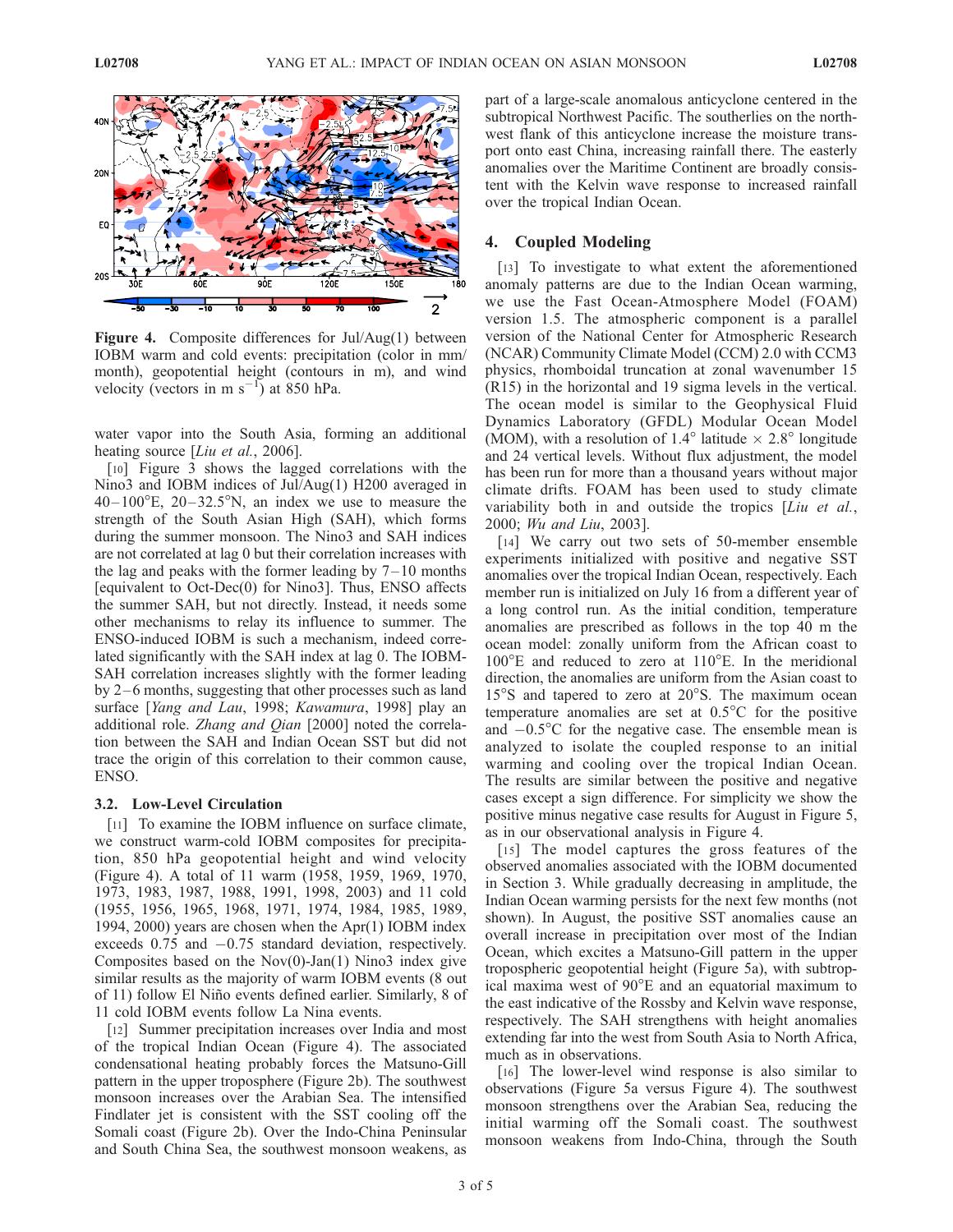

Figure 5. August ensemble-mean response of the coupled model to an initial warming in the top 40 m of the tropical Indian Ocean as represented by the positive-negative case difference: (a) SST (color in  $^{\circ}$ C) and 200 hPa geopotential height (contours in m); (b) precipitation (color in mm/ month), geopotential height (contours in m), and wind velocity (vectors in m  $s^{-1}$ ) at 850 hPa.

China Sea, to the tropical West Pacific. In addition to an increase over India and the tropical Indian Ocean, rainfall decreases over much of the subtropical Northwest Pacific despite a weak increase in SST there, a remote response to Indian Ocean warming noted by Annamalai et al. [2005b] in their study of atmospheric response during  $Dec(0)$  – May(1). This rainfall decrease is associated with the development of a subtropical anticyclone to the north. Further to the north east of Japan, there are barotropic circulation anomalies (Figure 5b), possibly associated with the eastward propagation of a Rossby wave train [Enomoto et al., 2003].

[17] The overall similarity between observations and the model simulation leads us to conclude that much of the following climatic anomalies observed in the summer subsequent to an El Niño event is due to the Indian Ocean warming of long persistence: the strengthened SAH in the upper troposphere, the strengthening and weakening of the southwest monsoon over the Arabian and South China Seas, [Xie et al., 2003] respectively, and a low-level anomalous anticyclonic circulation over the subtropical Northwest Pacific [Wang et al., 2003] that brings about rainfall anomalies over east China [Huang et al., 2004]. Kumar and Hoerling [2003] and Lau et al. [2005] note a poleward shift in zonal-mean height anomalies in the upper troposphere on either side of the equator during the summer

following an El Niño. Our results suggest that this poleward shift is a signature of the Rossby wave response as positive anomalies of SST and rainfall become confined to the tropical Indian Ocean from spring to summer.

## 5. Conclusions

[18] The IOBM is the dominant mode of Indian Ocean SST variability on interannual timescales. We have investigated the effects of this IOBM on atmospheric circulation and climate in the surrounding regions and how it helps prolong the influences of ENSO. Our observational analysis reveals a number of anomaly patterns associated with the IOBM, which are reproduced in a coupled model simulation initialized with a basin-wide warming in the tropical Indian Ocean mixed layer. Together, our observations and model results suggest the following capacitor mechanism for the IOBM to exert its influence. During its development and decay stages, El Niño forces the tropical Indian Ocean to warm up, like a battery charging a capacitor. Several issues remain: the mechanism for sustaining Indian Ocean SST anomalies through summer needs to be studied, and not all the IOBM events are induced by ENSO.

[19] This IOBM warming lags El Niño by about one season and peaks in late winter and early spring. While El Nino decays rapidly in spring and vanishes by summer, the IOBM warming persists through summer and unleashes its influence, like a discharging capacitor that sustains electric currents after the battery is switched off. Annamalai et al. [2005b] invoke a similar capacitor mechanism to explain the delayed onset of the South Asian summer monsoon following an El Niño but our results show that the Indian Ocean capacitor effect extends longer through the summer.

[20] This capacitor mechanism explains why climatic anomalies in some parts of the Indo-Pacific region are more robust in the summer following than concurrent with El Niño, despite much smaller and virtually vanishing Nino3 SST anomalies  $(-0.2 \text{ in Jul}(1) \text{ vs. } 1.4 \text{ standard})$ deviation in Jul(0); Figure 1). The IOBM warming causes precipitation to increase over the tropical Indian Ocean, which forces a Matsuno-Gill pattern in the upper troposphere and strengthens the SAH. Near the ground, the southwest monsoon intensifies over the Arabian Sea and weakens over the South China Sea. The intensified Findlater jet is a negative feedback to the IOBM, cooling the western Arabian Sea via coastal upwelling. Over the subtropical Northwest Pacific, an anomalous anticyclone forms in the lower troposphere, associated with a local reduction in precipitation that our model simulation suggests is a remote response to the Indian Ocean warming.

[21] Thus, the IOBM is not just a passive response to ENSO but an important predictor for summer climate unleashing its influence after the equatorial Pacific has returned to normal. The IOBM is generally well simulated in coupled general circulation models [Saji et al., 2006] and predictable at a six-month or longer lead [*Luo et al.*, 2005]. While pointing to the capacitor effect of the Indian Ocean, our results do not exclude the possibility that land surface processes and the Atlantic make contribute to the delayed response in summer to a preceding and dissipated El Niño. In fact, for a successful seasonal prediction for an individual summer, it is probably important to initialize dynamical